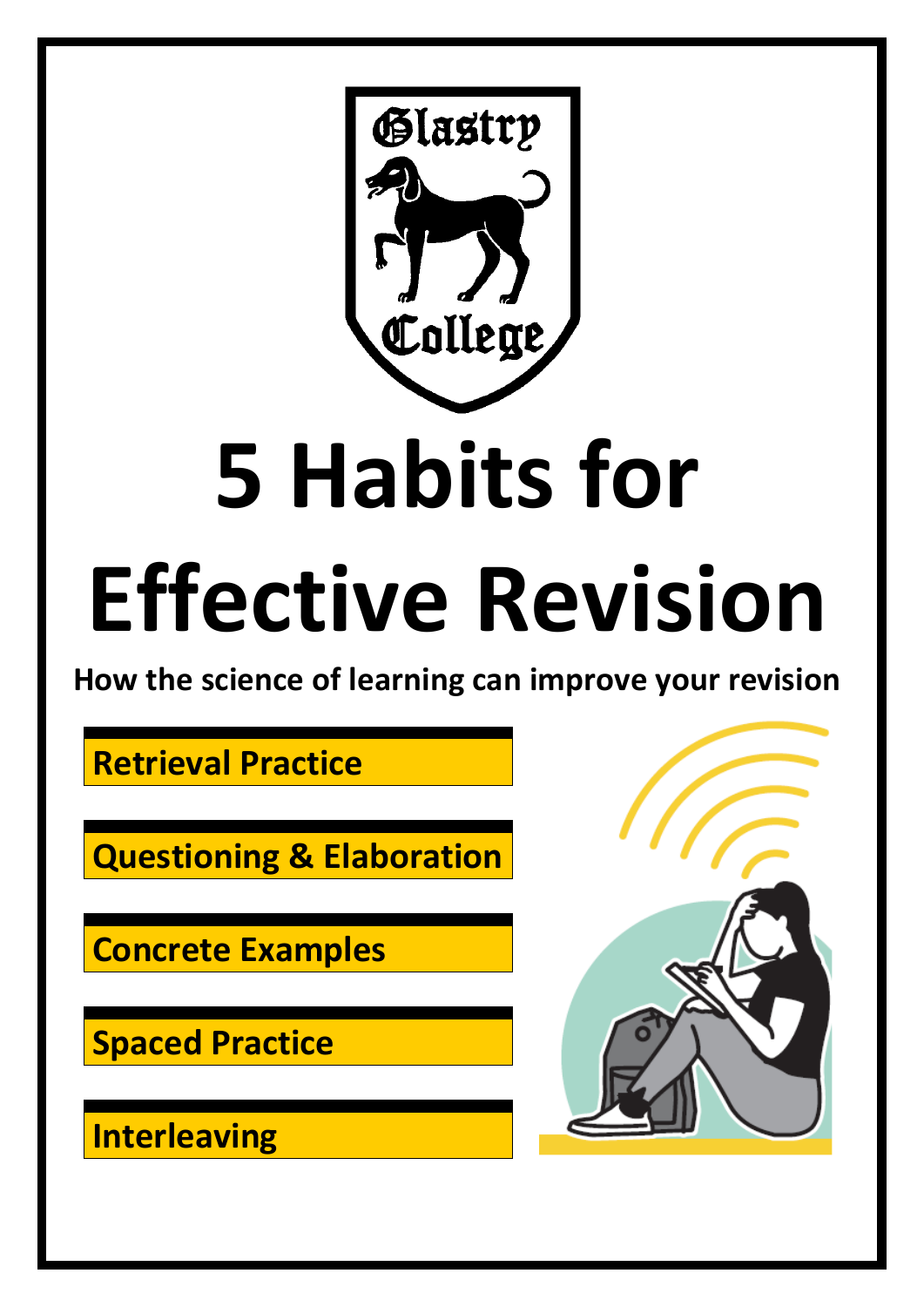Adapted from 5 Habits of an effective learner available at www.chronotopeblog.files.wordpress.com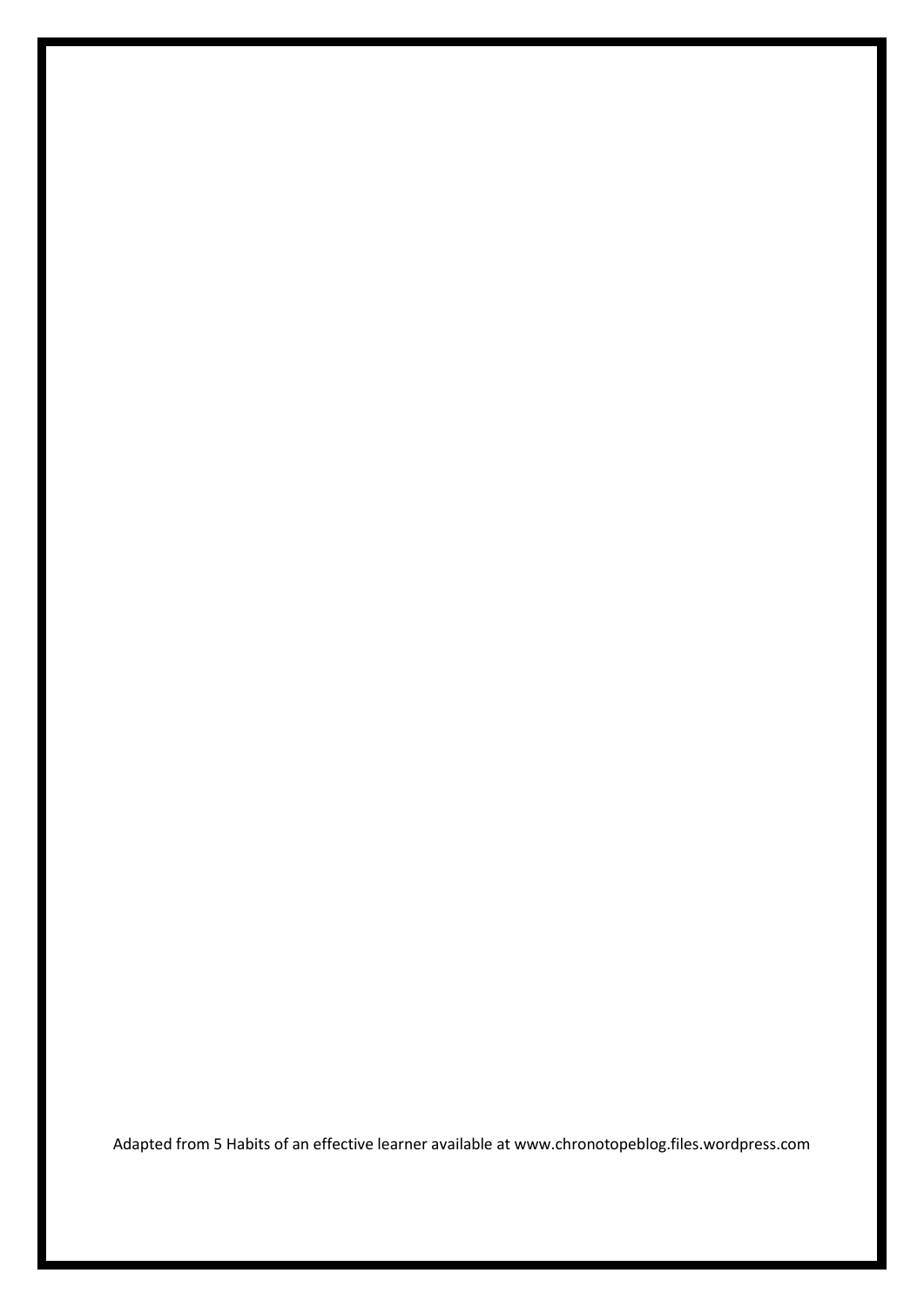### **Retrieval Practice**

#### **What not to do!**

Lots of research has shown that students think re-reading and highlighting are effective ways of revising. In reality they are often a waste of time and make you think you have learned something, when often you will forget that information a few days later.



#### **Try a more effective way of revising**

A far more effective way of revising is to put all of your notes away and test yourself on what you remember from a unit, topic or section. By regularly trying to retrieve the information from your memory, you will build far stringer memory of it in the long term.

Try the steps below to complete retrieval practice.

| Step 1 | Make notes on all of the important information you need to<br>know from a particular unit, topic or section. |
|--------|--------------------------------------------------------------------------------------------------------------|
| Step 2 | Close your books and put away your notes.                                                                    |
| Step 3 | Try to retrieve everything you remember either by writing it<br>down or by telling it to a friend or parent  |
| Step 4 | Go back and check your answers against your notes from step 1.                                               |
| Step 5 | Look carefully for anything you didn't remember and repeat<br>steps 2 to 5.                                  |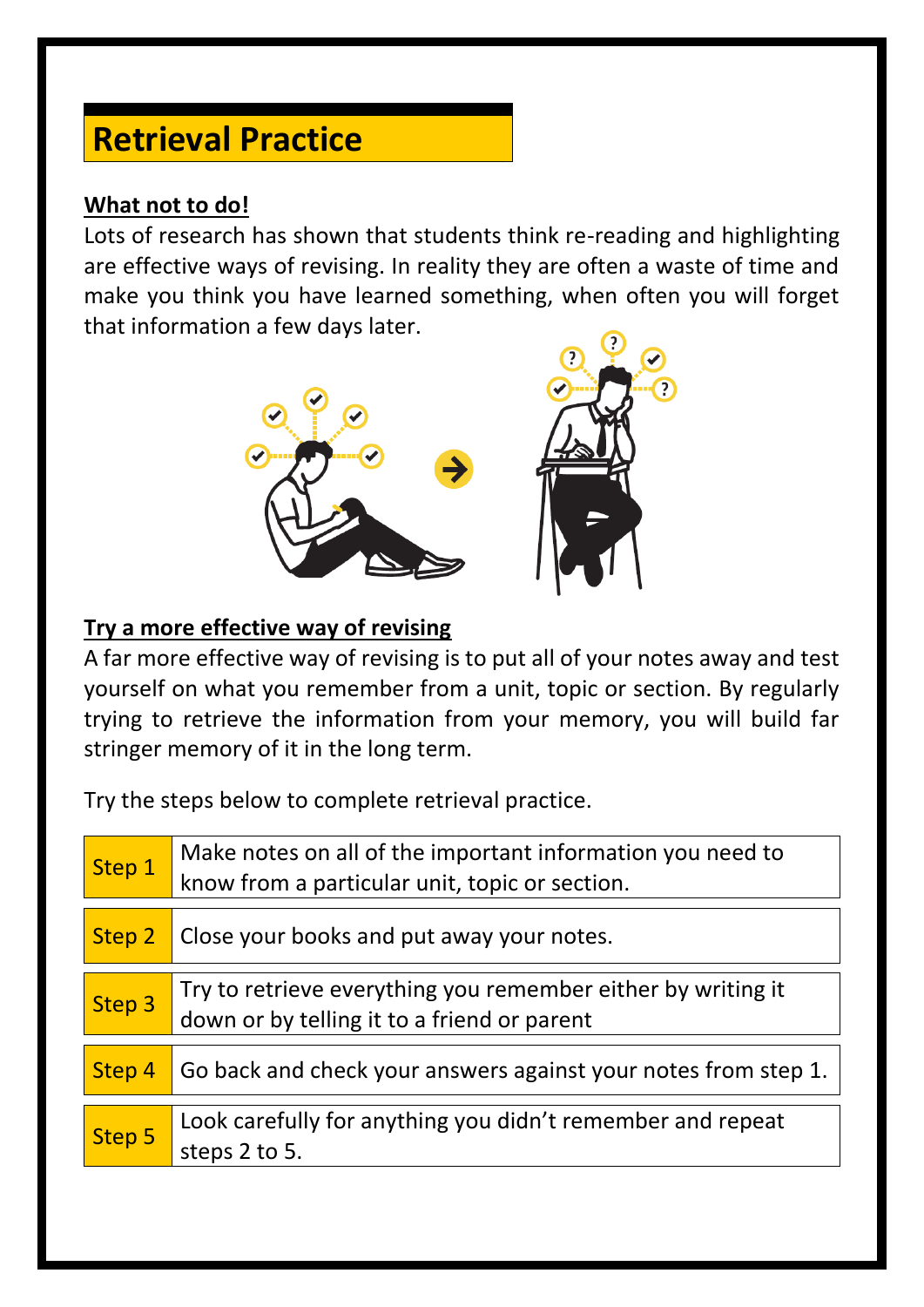## **Questioning & Elaboration**

#### **What should you do now you have learned the information?**

Two of the most effective things you can now do is to ask questions about what you have learned and then try to find connections between the different ideas and concepts. You can do this on your own, in pairs or even in a study group. The more information you have about a topic, the richer the conversation will be.



#### **An example**

Let's say you're revising Geography and you've learned lots of information about the Changing Urban Areas topic, specifically the Kolkata Case Study on problems of rapid urbanisation. Instead of asking what problems exist, ask yourself why the problems exist? Or how did this happen?

#### **The reasons for doing it**

By elaborating on what you have already learned, you will create new links and ideas and build a richer mental model of the topic you're studying with deeper understanding. This will help you to be even better prepared for answering the longer questions in exams that are worth more marks.

'Understanding is remembering in disguise'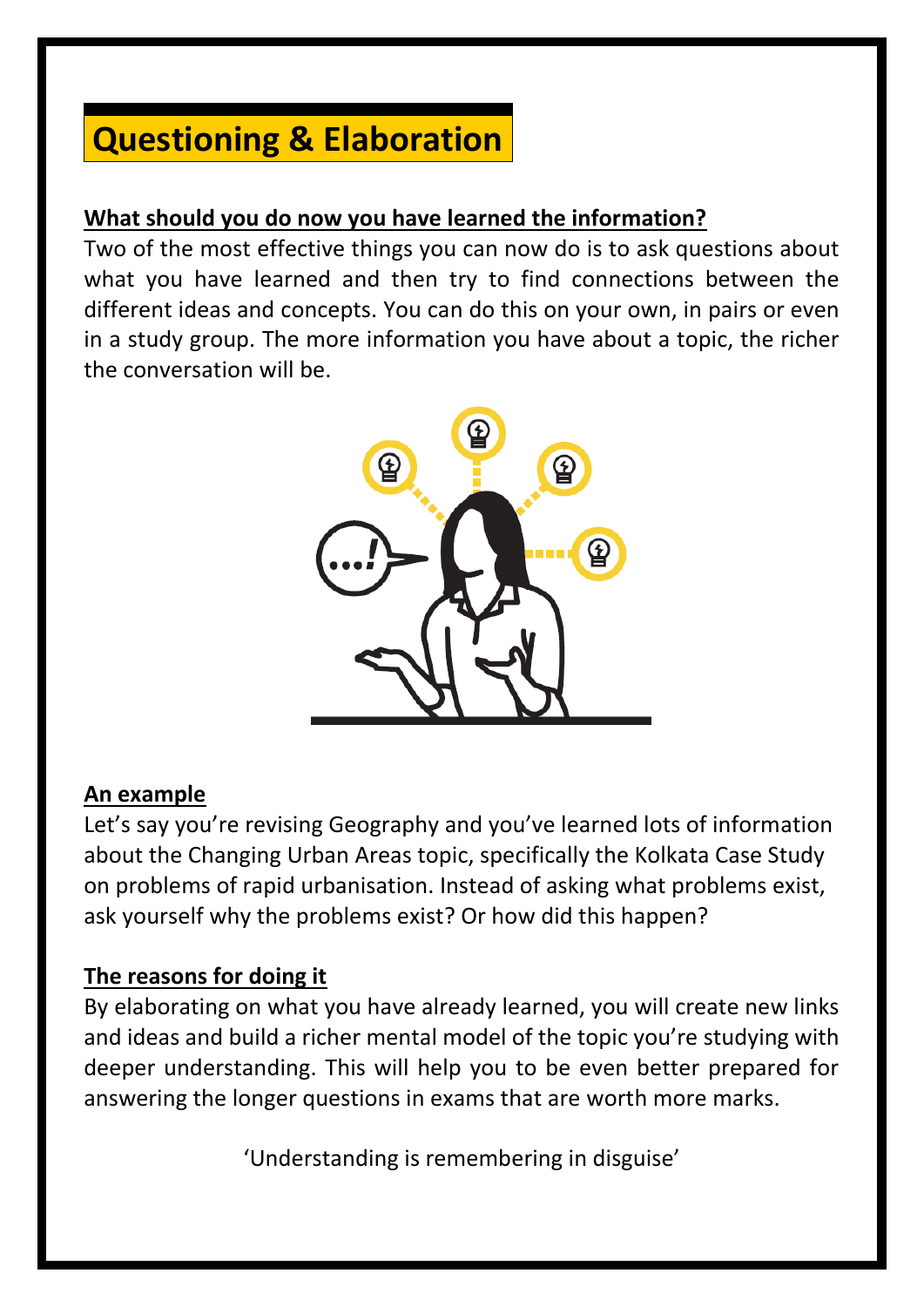## **Concrete Examples**

#### **Turning concepts and ideas into useable information**

Sometimes when you have completed lots of revision you have all of these ideas and information in your memory but it can be difficult to actually use it in different situations. Having lots of information swirling around in your head doesn't always mean you can write it down in an exam in a way that will mean you succeed.



A useful way to use concrete examples is to study the best possible example of the thing you are trying to do, such as writing an answer to a longer type essay style question.

Ask your teacher for an A\* standard answer and take it apart looking carefully at the pieces that make up an excellent answer. This will help you to put together all the ideas and information in your memory in a way that will ensure you succeed.

When analysing excellent answers, think about:

| $\vert$ 1 How has the answer been structured?                            |
|--------------------------------------------------------------------------|
| 2 What key terms have been used?                                         |
| <b>3</b> What evidence and examples have been used to support arguments? |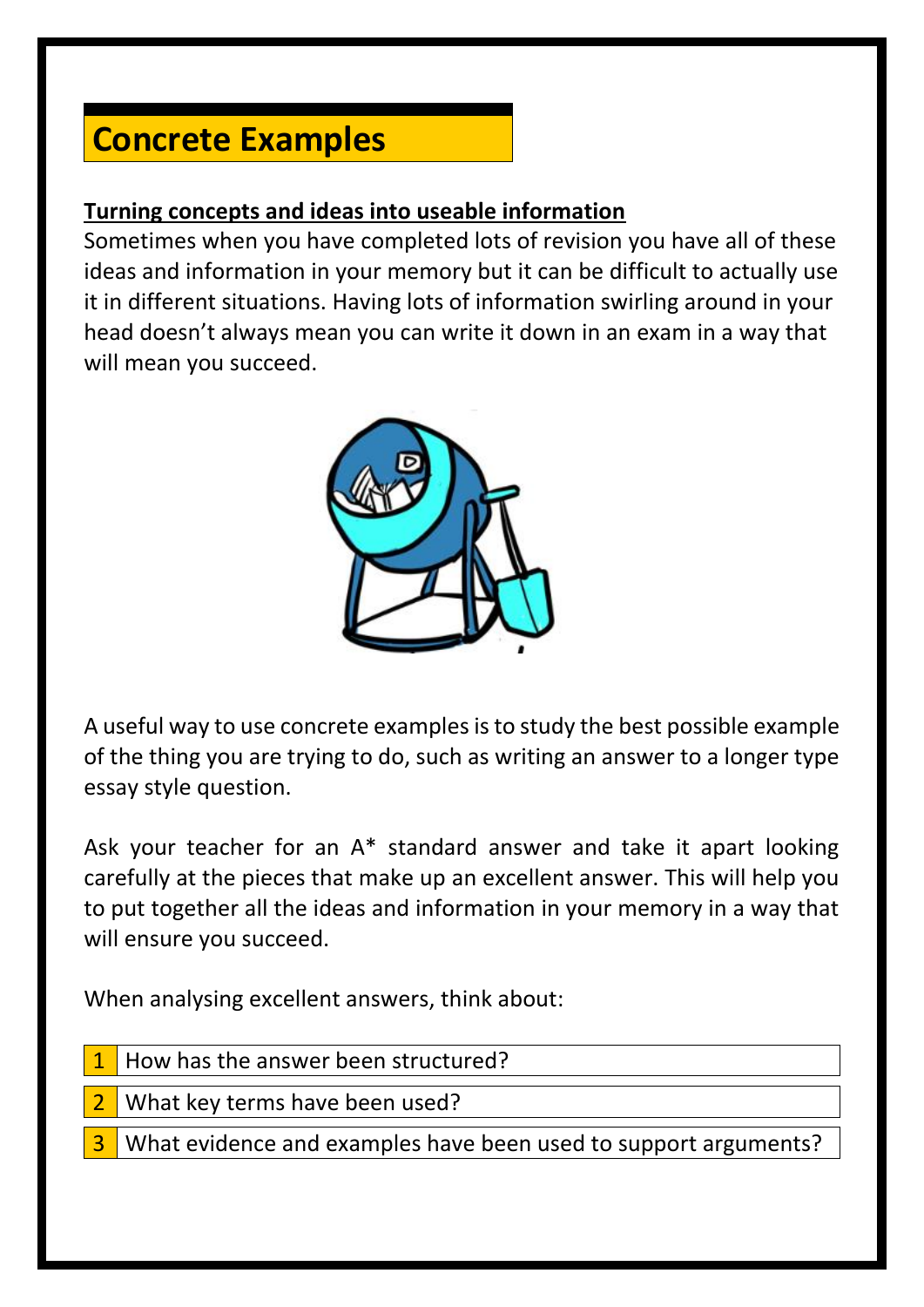## **Spaced Practice**

#### **What should you revise and when?**

Very often when it comes to revision we put it off until there is no other option than to do it at the last minute, in what is also known as 'cramming'. It often leads to lots of stress and means you won't remember everything.

Imagine you have a test one week and you have 5 hours to prepare for it broken down into 30 minute chunks. Often, your revision will look like this!



Instead of cramming, a much more effective way of revising is to space out your revision like this.



By breaking up your revision into 30 minute chunks and spacing out the time between revision, you will reinforce what you have learned and retain in your memory the information much more effectively.